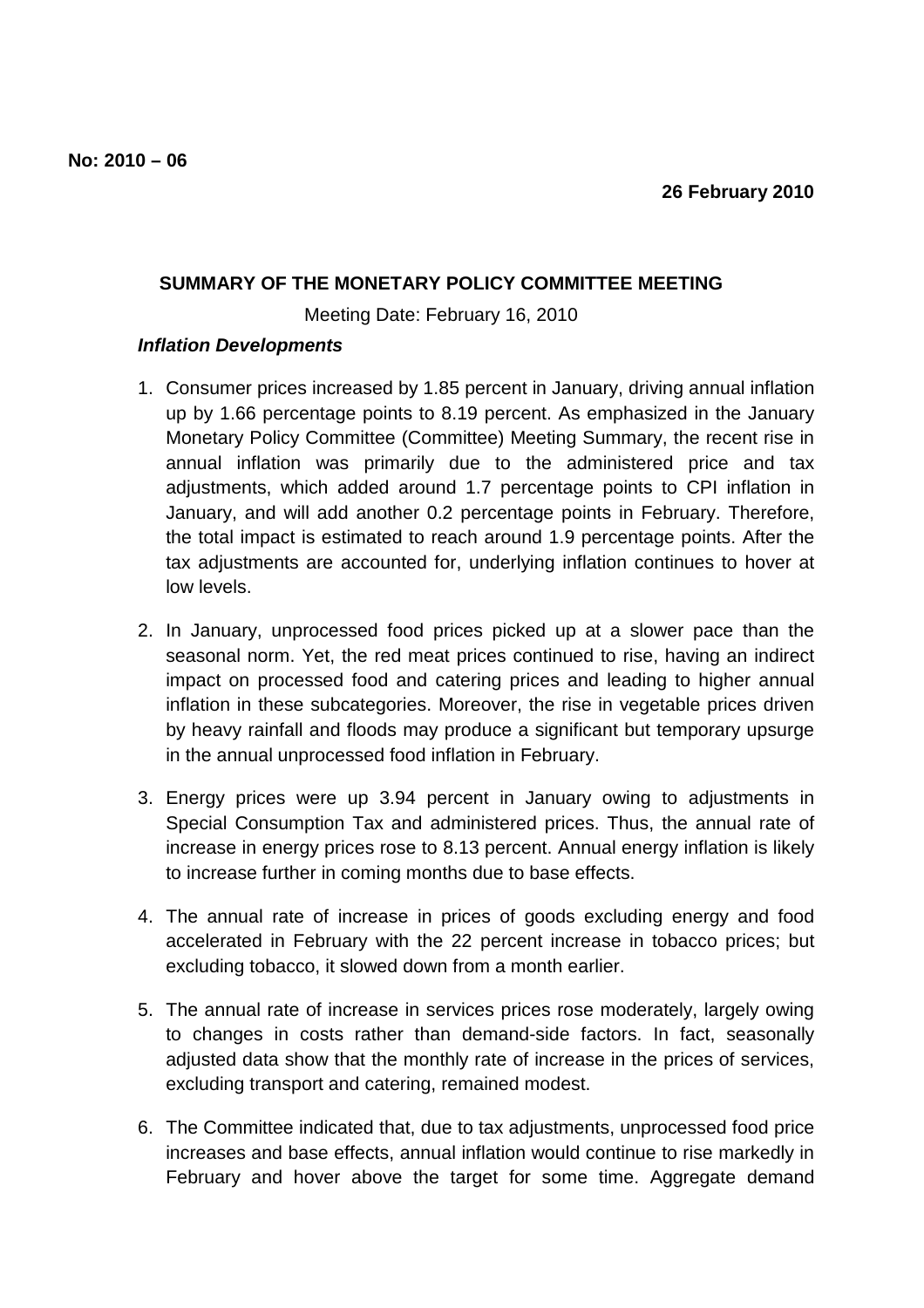slumped with the deepening of the global recession during the first quarter of 2009 causing the rate of change in core price indices to decline to historic lows. Therefore, core inflation indicators would also increase slightly until midyear owing to base effects, yet remain below the target throughout the year.

## **Factors Affecting Inflation**

- 7. Recent data releases suggest that a moderate recovery in economic activity is ongoing. Industrial production grew by a robust 25.2 percent year-on-year in December, which seemingly points to a vigorous recovery. However, as noted earlier by the Committee, the rapid growth of production was largely driven by calendar effects and the low December 2009 base. Monthly and quarterly growth rates of seasonally adjusted industrial production figures suggest that the economic activity continues to expand, yet the pace of recovery is moderate. Moreover, the capacity utilization for January 2010 does not point to an acceleration in manufacturing activity.
- 8. Domestic demand displays a gradual growth trend. Production and imports data indicate that private consumption demand increased quarter-on-quarter during the fourth quarter but remained at low levels. Given the partial recovery in the labor market and expansionary monetary policy, private consumption demand may continue to rise gradually. In fact, the recent increase in total wage compensation and credit utilization supports private consumption demand.
- 9. Production and imports data for capital goods suggest that the recovery in private investment demand continued into the final quarter. Investments are likely to grow further in the upcoming period, but aggregate demand uncertainty may continue to restrain resource utilization and new investments. Therefore, investment demand is likely to remain below pre-crisis levels for a long period.
- 10. Uncertainty regarding foreign demand remains. The Committee noted that the pace of recovery in real exports (excluding gold) is far below the pre-crisis level. Leading indicators suggest that the slow pace continued into January. While access to new markets may continue to support exports, the Committee emphasized that the growth outlook for existing export markets, particularly the euro area, remains relatively weaker, and thus the recovery in exports are likely to remain gradual. Taken together, this view regarding aggregate demand seems to imply that it will take a while before capacity utilization rates return to pre-crisis levels.
- 11. Although there has been a mild improvement in employment conditions, unemployment rates remain at high levels. With the modest rebound in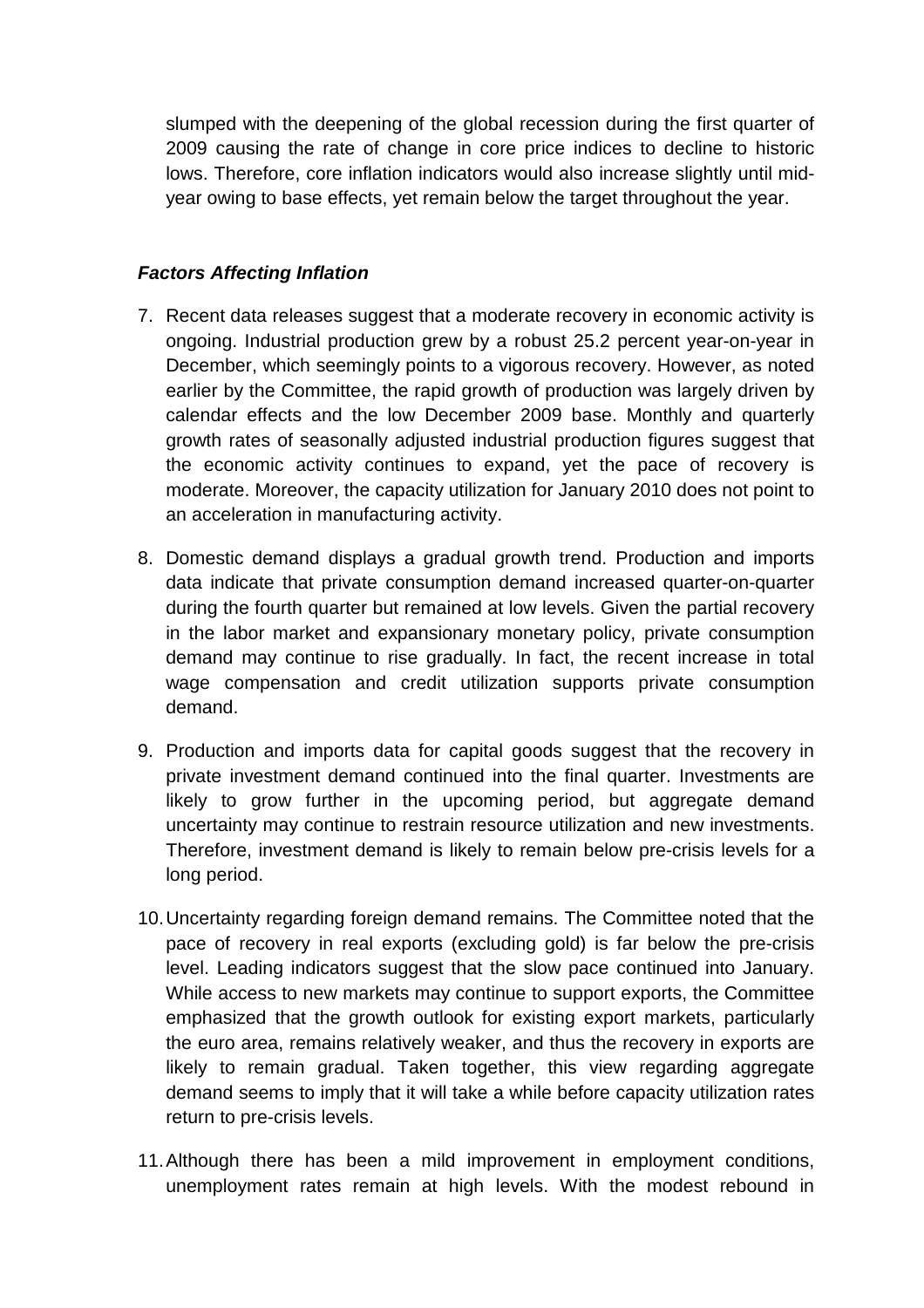production, employment grew by 3.5 percent year-on-year in November 2009, while non-farm employment increased by 2 percent. Seasonally adjusted data indicate that the recovery in non-farm employment spread across all industries. Employment continues to grow steadily in construction and services, but still lags behind pre-crisis levels in the industrial sector. Committee members noted that industrial employment is unlikely to improve significantly unless there is a durable recovery in foreign demand.

12. In sum, fourth-quarter data suggests that the economic recovery is ongoing. The Committee reiterated that the medium-term trend of aggregate demand would largely depend on the global growth outlook. Based on the assumption that the economy would recover gradually, resource utilization is expected to remain at low levels for some time and continue to support disinflation. In this respect, the Committee emphasized that inflation would display a declining trend once the temporary factors, such as unprocessed food price volatility and tax hikes, taper off.

## **Monetary Policy and Risks**

- 13. The Committee noted that credit markets have continued to improve due to lagged effects of the monetary easing. The tightness in credit conditions have been moderating since the publication of the July Inflation Report. Easing financial conditions and declining loan rates have been strengthening the expansionary impact of monetary policy. However, lingering problems across the global economy are not resolved completely and there are still uncertainties regarding the strength of the recovery. Accordingly, the Committee has reemphasized that it would be necessary to keep policy rates at low levels for a long period of time.
- 14. The Committee noted that as predicted in the January Inflation Report, inflation would display sharp increases during the first two months of the year because of tax adjustments and base effects. Moreover, it was emphasized that there would be an additional temporary impact in February coming from a further jump in vegetable prices caused by heavy rainfall and floods. Therefore, inflation is expected to exceed the levels envisaged for February; however, as vegetable prices normalize during March, inflation would revert back to the levels consistent with the January Inflation Report forecast, At the same time, noting that the underlying trend implied by core inflation indicators would remain at levels consistent with medium-term targets, the Committee emphasized that, given the low levels of resource utilization, the precarious state of labor markets, and global economic conditions, general pricing behavior would not be adversely affected by the temporary rise in inflation, and therefore, inflation would display a declining trend once the transitory effects taper off. However, it should be underscored that the Committee will not hesitate to tighten the stance of monetary policy sooner than envisioned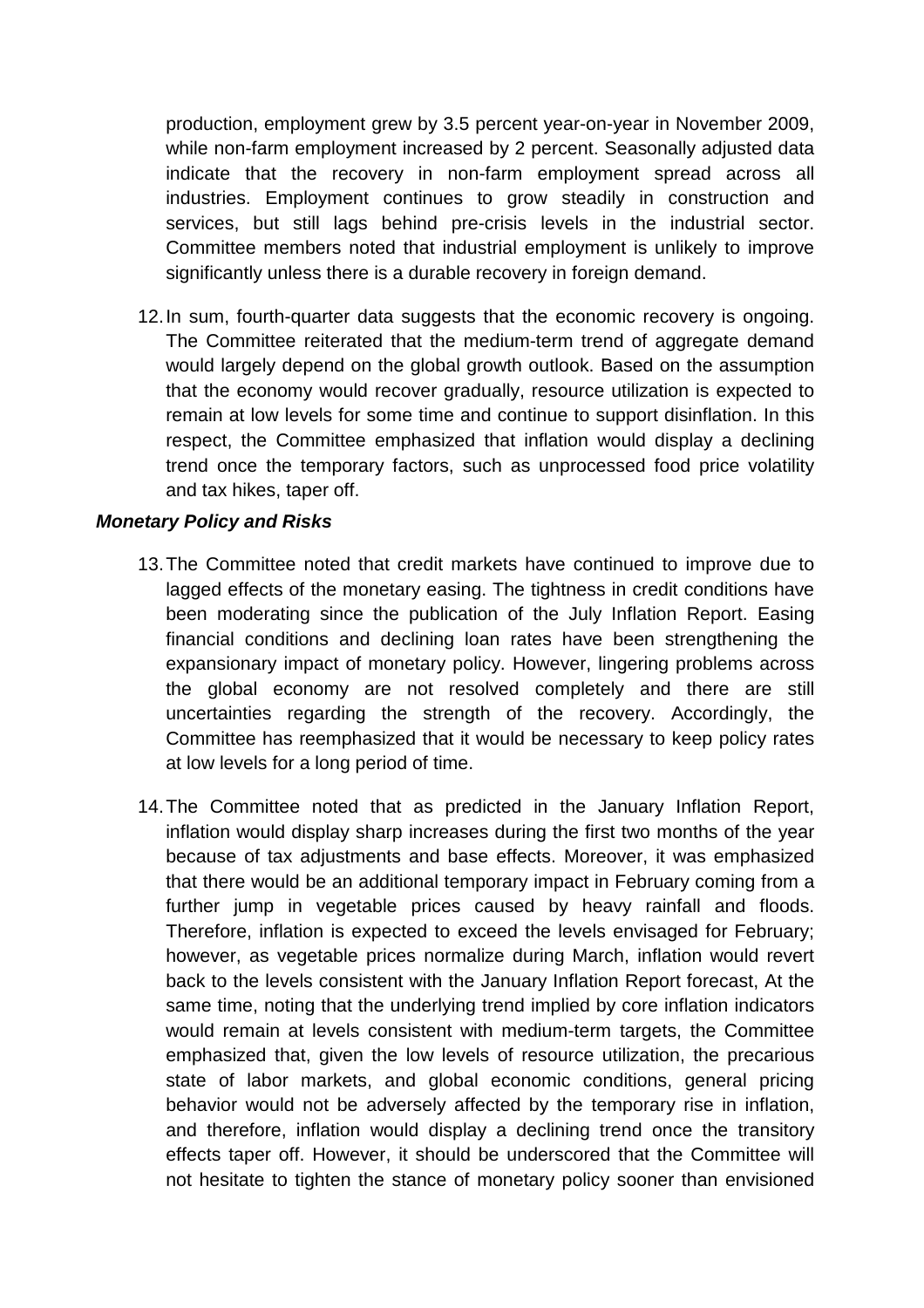under the baseline scenario of the Inflation Report, should any unforeseen developments lead to a deterioration in general price setting behavior.

- 15. Both upside and downside risks to global economic activity remain. Rising budget deficits and ongoing problems in credit and real estate markets continue to pose downside risks for global activity, especially for developed economies. Although the probability of a disruption in the recovery of global economic activity has been decreasing, it is still an important source of downside risk on domestic economic activity and inflation. On the other hand, upside risks have also been emerging since the second half of 2009, given the pace of global recovery over this period. The Committee will closely monitor global developments and their impact on domestic inflation, and will take the necessary measures to keep inflation in line with the medium term targets.
- 16. Increasing budget deficits on a worldwide scale, especially in developed economies, continue to pose risks on inflation expectations and thus on longer-term global interest rates. In fact, recently, long term interest rates in the US economy have been displaying significant increases. Countries with relatively sounder banking systems and prudent fiscal policies would be more resilient against these risks. In this respect, the Committee will continue to monitor fiscal policy developments closely while formulating monetary policy. Should the goals set out in the Medium Term Program be implemented through institutional and structural improvements, rather than tax and administered price hikes, it would be possible to keep policy rates at single digit levels throughout the forecast horizon.
- 17. The Committee Members continue to view the course of oil and other commodity prices as an important risk factor. Ample liquidity driven by countercyclical policies on a global scale facilitates speculative movements for commodity prices. Fast growth trends in countries like China and India, and the rising share of these economies in global commodity demand, create further pressures on oil and other commodity prices. At this point it is worth noting that weak domestic demand conditions would limit the pass-through stemming from upside cost-push shocks. Therefore, the Committee will not react to the first round effects of short-term volatility in commodity prices, especially when the resource utilization remains at depressed levels. However, if an uptrend in commodity prices reflects a strong and durable rebound in global economic activity that would in turn have adverse effects on inflation expectations, then the monetary policy will be tightened appropriately to keep inflation in line with medium-term inflation targets.
- 18. Since the last quarter of 2008, the CBT, without prejudice to its primary objective of price stability, has focused on containing the adverse effects of the global crisis on the domestic economy, and this task has been achieved to a